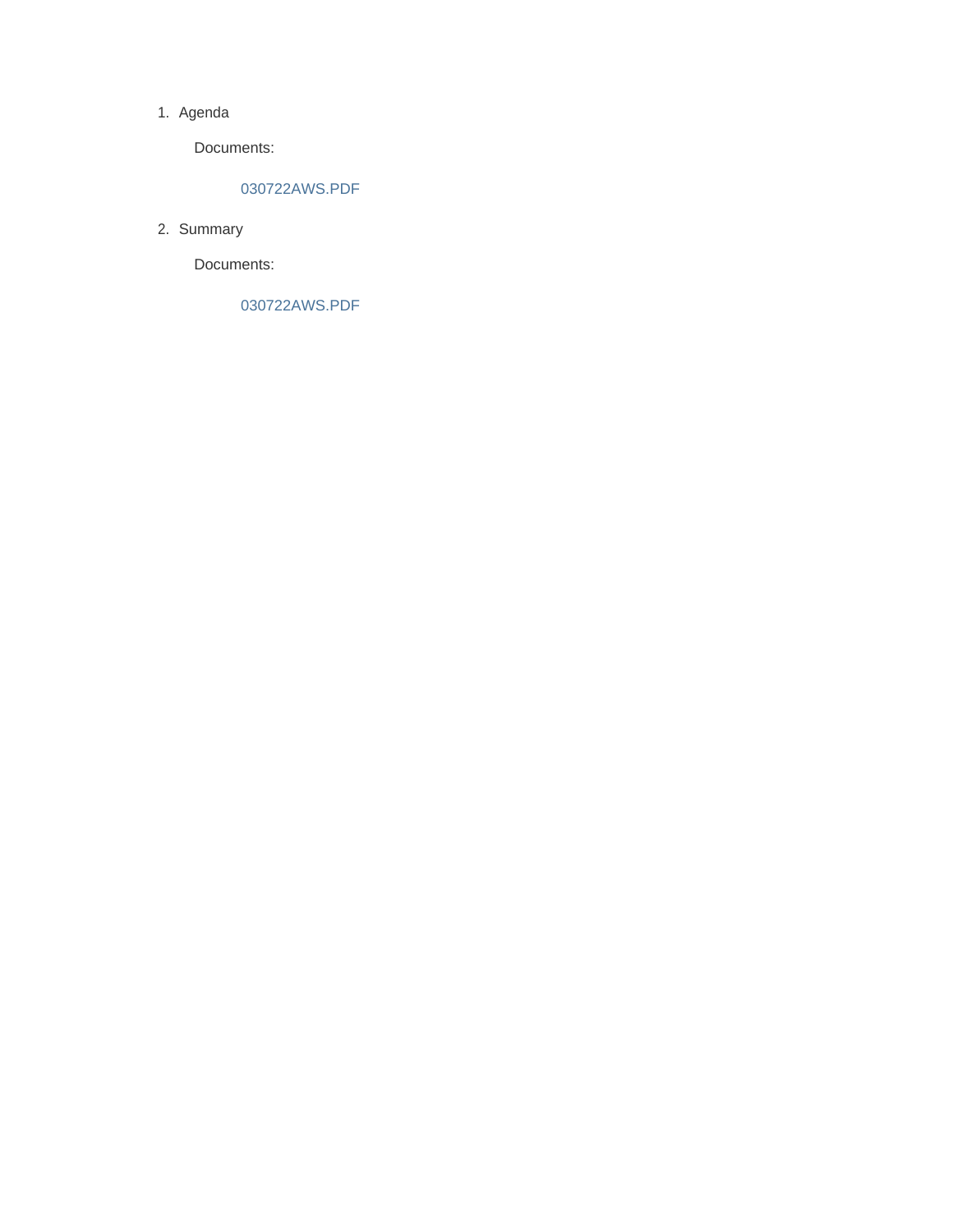

# **City of Marietta**

205 Lawrence Street Post Office Box 609 Marietta, Georgia 30061

# **Meeting Agenda**

## **CITY COUNCIL AGENDA WORK SESSION**

*R. Steve Tumlin, Mayor Cheryl Richardson, Ward 1 Grif Chalfant, Ward 2 Johnny Walker, Ward 3 Andy Morris, Ward 4 M. Carlyle Kent, Ward 5 Andre L. Sims, Ward 6 Joseph R. Goldstein, Ward 7*

| Monday, March 7, 2022 | 5:15 PM | <b>Council Chamber</b> |
|-----------------------|---------|------------------------|
|                       |         |                        |

## **CALL TO ORDER:**

### **MINUTES:**

| 20220250         | <b>Agenda Work Session - February 7, 2022</b>                                                                                                                    |  |
|------------------|------------------------------------------------------------------------------------------------------------------------------------------------------------------|--|
|                  | Review and approval of the February 7, 2022 Agenda Work Session minutes.                                                                                         |  |
| <b>BUSINESS:</b> |                                                                                                                                                                  |  |
| 20220259         | <b>BLW Report</b>                                                                                                                                                |  |
|                  | Council Member Andy Morris gives the Board of Lights and Water (BLW) report for the<br>meeting held on Monday, March 7, 2022.                                    |  |
| 20220245         | <b>Board of Lights and Water (BLW) Board Appointment</b>                                                                                                         |  |
|                  | Motion to reappoint Terry G. Lee to the Board of Lights and Water (BLW) Board for a four<br>(4) year term, effective March 12, 2022 and expiring March 12, 2026. |  |
| 20220255         | <b>Historic Board of Review Appointment (Ward 4)</b>                                                                                                             |  |
|                  | Motion to appoint Carol Williams to the Historic Board of Review Ward 4 for a two (2)<br>year term, beginning upon appointment and expiring March 10, 2024.      |  |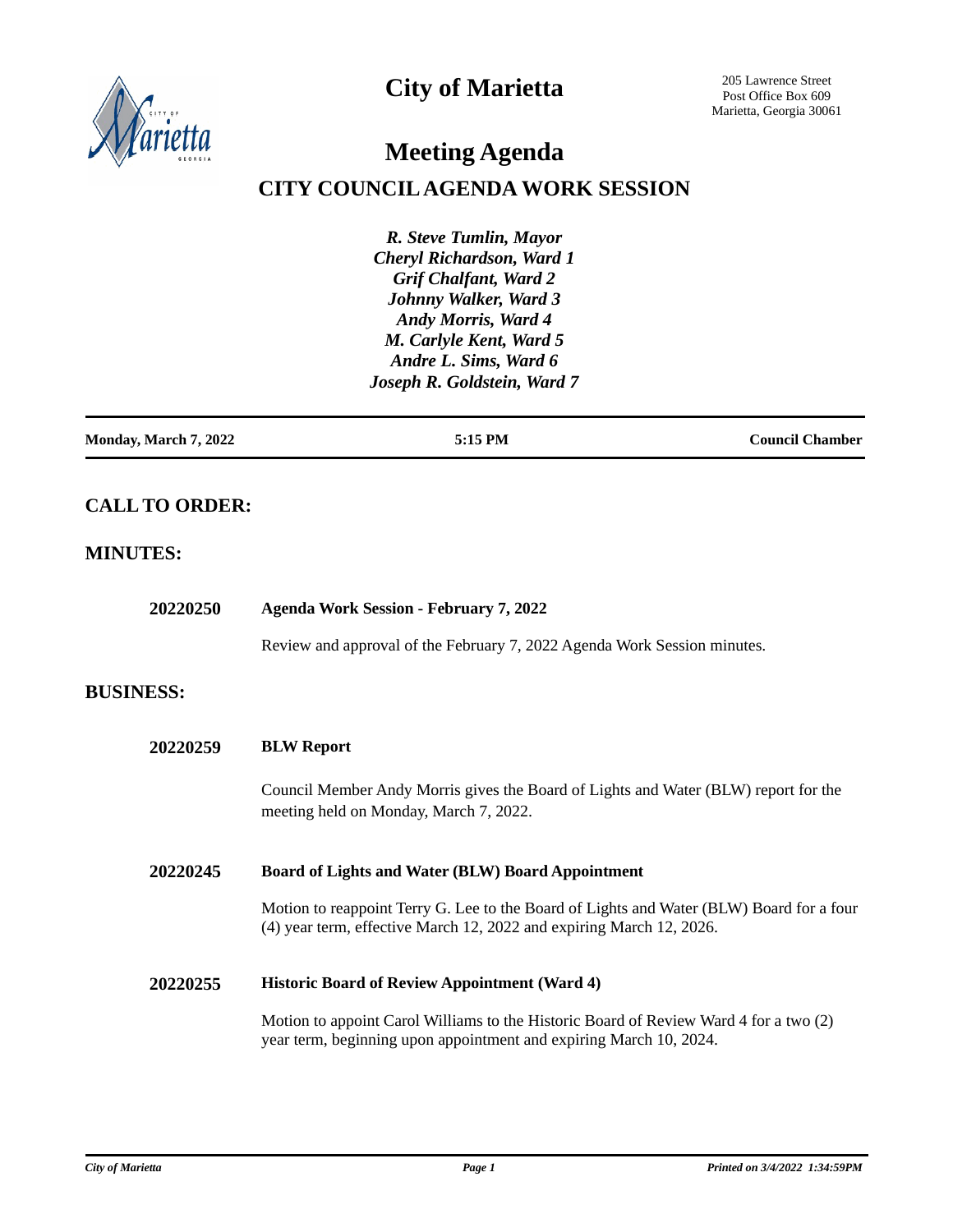#### **20220256 Historic Preservation Commission Appointment (Ward 4)**

Motion to appoint Carol Williams to the Historic Preservation Commission Ward 4 for a three (3) year term, beginning immediately upon appointment and expiring March 10, 2025.

#### **20220087 Sanitary Conditions and Procedures**

Discussion of proposed changes to Sect. 7-4-2-110 - Sanitary Conditions and Procedures.

#### **20220163 SPLOST Project Financing**

Consideration of prefunding 2022 SPLOST projects to mitigate inflationary pressures through the issuance of a bond or internal financing.

#### **20220233 Ordinance Amendment Related to Chapter 8-12-16 - Solicitation**

Motion to amend Chapter 8-12-16 entitled "Solicitation" of the Code of Ordinances of the City of Marietta by adopting new Sections 8-12-16-010, et seq.

*First Reading*

*Public Hearing*

#### **20220190 MissionSquare Retirement 457(b) Administrative Services Agreement**

Review and approval of updated administrative services agreement on the 457(b) deferred compensation plan with MissionSquare Retirement.

#### **20220191 MissionSquare Retirement 401(a) Administrative Services Agreement**

Review and approval of updated administrative services agreement on the 401(a) Supplemental Pension Plan with MissionSquare Retirement.

#### **20220265 HB 844 Resolution**

Motion to approve a resolution opposing HB 844 which would limit a City's authority to make housing, land use and zoning decisions within a local government's geographical boundaries.

*Requested by Council Member Joseph Goldstein*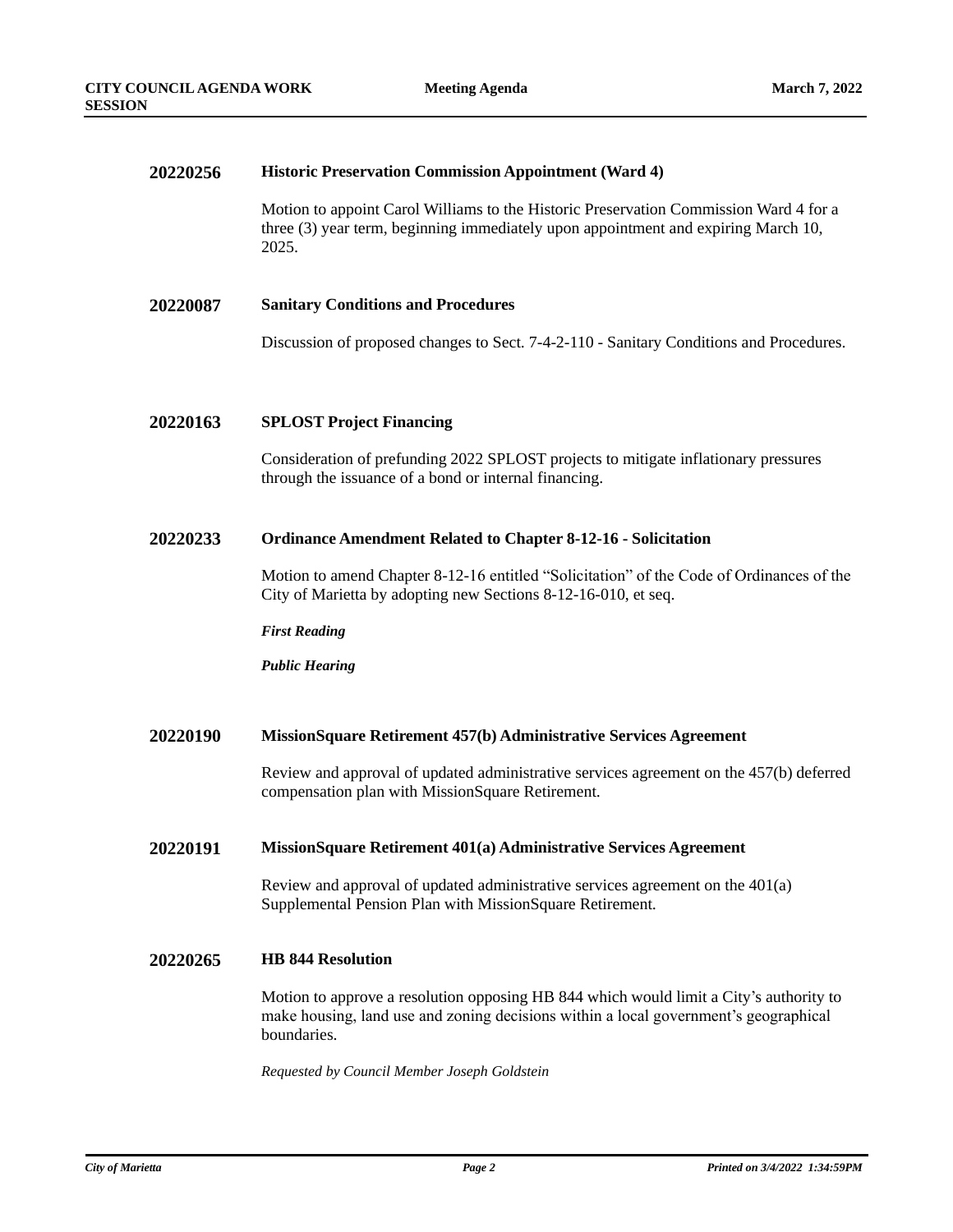| 20220266 | <b>Housing Standards Resolution</b>                                                                                 |  |
|----------|---------------------------------------------------------------------------------------------------------------------|--|
|          | Motion to adopt a resolution supporting locally established building design standards for<br>residential dwellings. |  |
|          | Requested by Council Member Joseph Goldstein                                                                        |  |
| 20220260 | <b>Draft City Council Agenda</b>                                                                                    |  |
|          | Review and approval of the Wednesday, March 9, 2022, DRAFT City Council Agenda.                                     |  |
| 20220261 | <b>Executive Session</b>                                                                                            |  |
|          | Executive Session to discuss legal, personnel, and/or real estate matters.                                          |  |
|          |                                                                                                                     |  |

## **ADJOURNMENT:**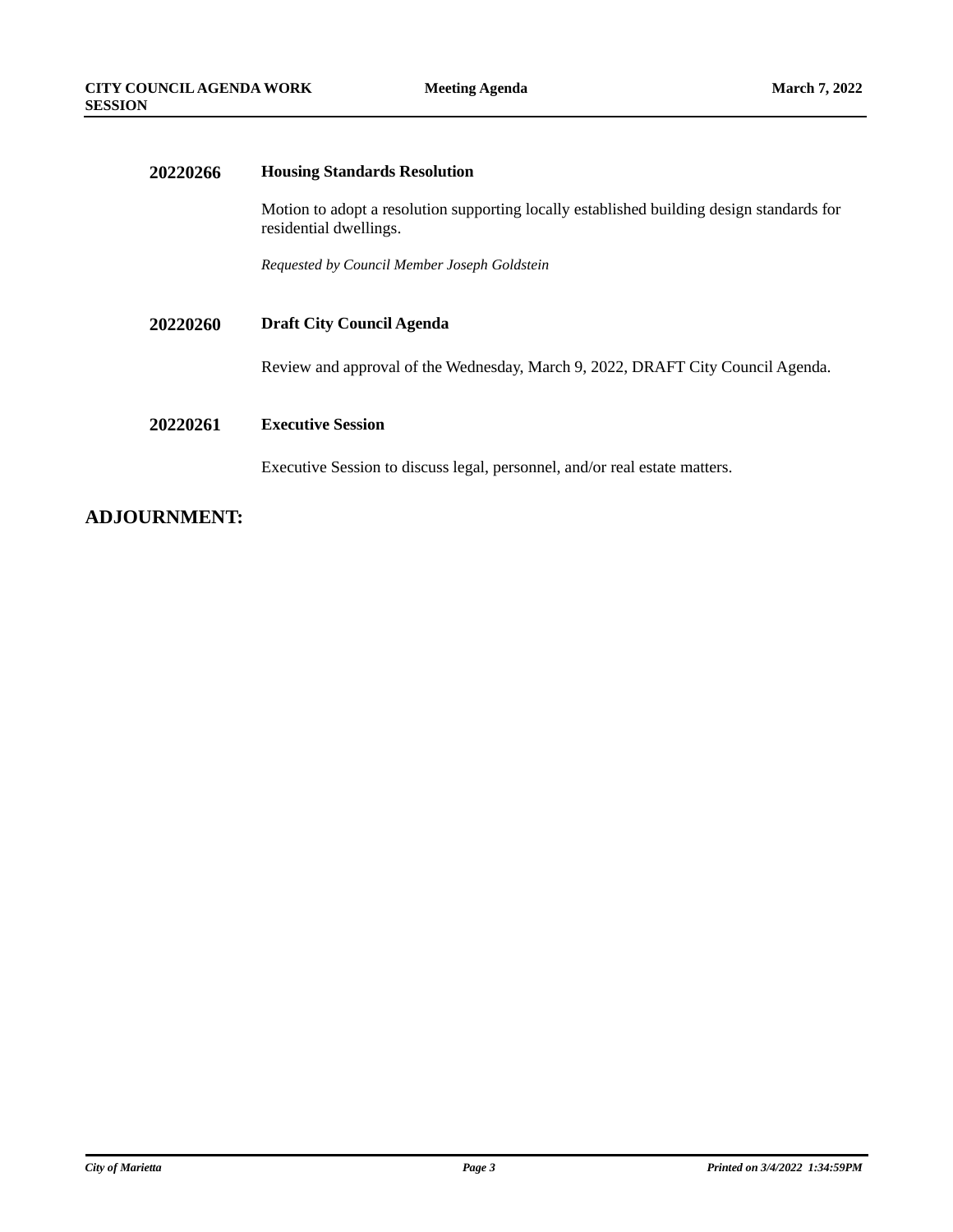



# **Meeting Summary CITY COUNCIL AGENDA WORK SESSION**

*R. Steve Tumlin, Mayor Cheryl Richardson, Ward 1 Grif Chalfant, Ward 2 Johnny Walker, Ward 3 Andy Morris, Ward 4 M. Carlyle Kent, Ward 5 Andre L. Sims, Ward 6 Joseph R. Goldstein, Ward 7*

| Monday, March 7, 2022 | 5:15 PM                                                                                                                                                          | <b>Council Chamber</b> |
|-----------------------|------------------------------------------------------------------------------------------------------------------------------------------------------------------|------------------------|
| 20220250              | <b>Agenda Work Session - February 7, 2022</b>                                                                                                                    |                        |
|                       | Review and approval of the February 7, 2022 Agenda Work Session minutes.<br><b>Approved and Finalized</b>                                                        |                        |
| 20220259              | <b>BLW Report</b>                                                                                                                                                |                        |
|                       | Council Member Andy Morris gives the Board of Lights and Water (BLW) report<br>for the meeting held on Monday, March 7, 2022.                                    |                        |
|                       | <b>Reported</b>                                                                                                                                                  |                        |
| 20220245              | <b>Board of Lights and Water (BLW) Board Appointment</b>                                                                                                         |                        |
|                       | Motion to reappoint Terry G. Lee to the Board of Lights and Water (BLW) Board<br>for a four (4) year term, effective March 12, 2022 and expiring March 12, 2026. |                        |
|                       | This matter already appears on the Council agenda. (See agenda item 20220246.)                                                                                   |                        |
|                       | <b>Discussed</b>                                                                                                                                                 |                        |
| 20220255              | <b>Historic Board of Review Appointment (Ward 4)</b>                                                                                                             |                        |
|                       | Motion to appoint Carol Williams to the Historic Board of Review Ward 4 for a<br>two (2) year term, beginning upon appointment and expiring March 10, 2024.      |                        |
|                       | The motion was amended to appoint Jim Trimble to the Historic Board of Review.                                                                                   |                        |
|                       | This matter already appears on the Council agenda. (See agenda item 20220248.)                                                                                   |                        |
|                       | <b>Discussed</b>                                                                                                                                                 |                        |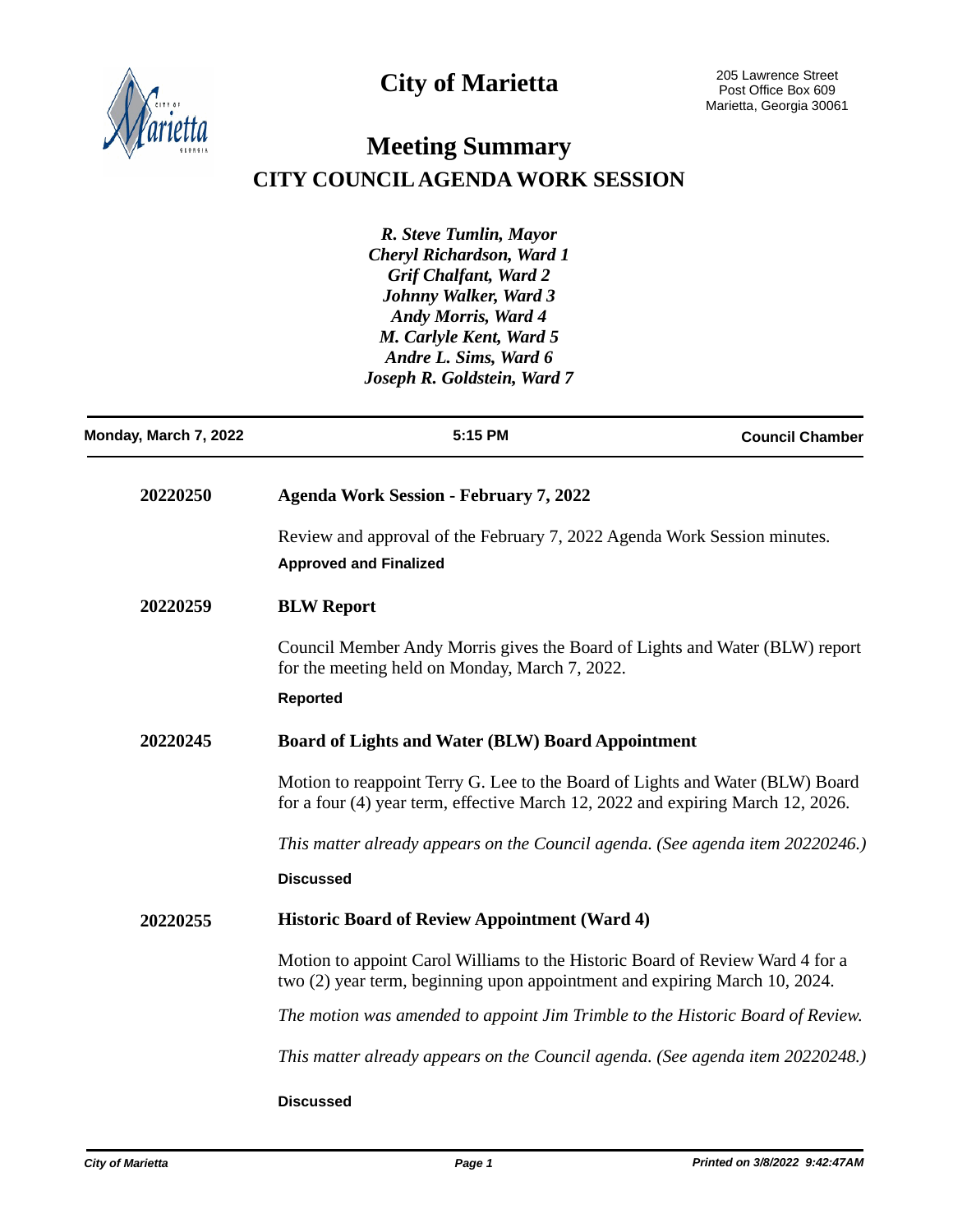**Meeting Summary** 

| 20220256 | <b>Historic Preservation Commission Appointment (Ward 4)</b>                                                                                                                                  |
|----------|-----------------------------------------------------------------------------------------------------------------------------------------------------------------------------------------------|
|          | Motion to appoint Carol Williams to the Historic Preservation Commission Ward<br>4 for a three (3) year term, beginning immediately upon appointment and<br>expiring March 10, 2025.          |
|          | The motion was amended to appoint Jim Trimble to the Preservation Commission.                                                                                                                 |
|          | This matter already appears on the Council agenda. (See agenda item 20220249)                                                                                                                 |
|          | <b>Discussed</b>                                                                                                                                                                              |
| 20220087 | <b>Sanitary Conditions and Procedures</b>                                                                                                                                                     |
|          | Discussion of proposed changes to Sect. 7-4-2-110 - Sanitary Conditions and<br>Procedures.                                                                                                    |
|          | Motion to approve the revised ordinance to Sect. 7-4-2-110 - Sanitary Conditions<br>and Procedures.                                                                                           |
|          | <b>First Reading</b>                                                                                                                                                                          |
|          | Recommended for Council Agenda Non Consent                                                                                                                                                    |
| 20220163 | <b>SPLOST Project Financing</b>                                                                                                                                                               |
|          | Consideration of prefunding 2022 SPLOST projects to mitigate inflationary<br>pressures through the issuance of a bond or internal financing.                                                  |
|          | Motion to approve the prefunding 2022 SPLOST projects to mitigate inflationary<br>pressures through internal financing up to \$20,000,000 and reimbursing the<br>funds at a rate of $1.5\%$ . |
|          | <b>Recommended for Approval - Consent Agenda</b>                                                                                                                                              |
| 20220233 | <b>Ordinance Amendment Related to Chapter 8-12-16 - Solicitation</b>                                                                                                                          |
|          | Motion to amend Chapter 8-12-16 entitled "Solicitation" of the Code of<br>Ordinance of the City of Marietta by adopting new Sections 8-12-16-010, et seq.                                     |
|          | <b>First Reading</b><br>Public Hearing                                                                                                                                                        |
|          | <b>Recommended for Council Agenda Non Consent</b>                                                                                                                                             |
| 20220190 | MissionSquare Retirement 457(b) Administrative Services Agreement                                                                                                                             |
|          | Review and approval of updated administrative services agreement on the 457(b)<br>deferred compensation plan with MissionSquare Retirement.                                                   |
|          | Referred to the Personnel/Insurance Committee                                                                                                                                                 |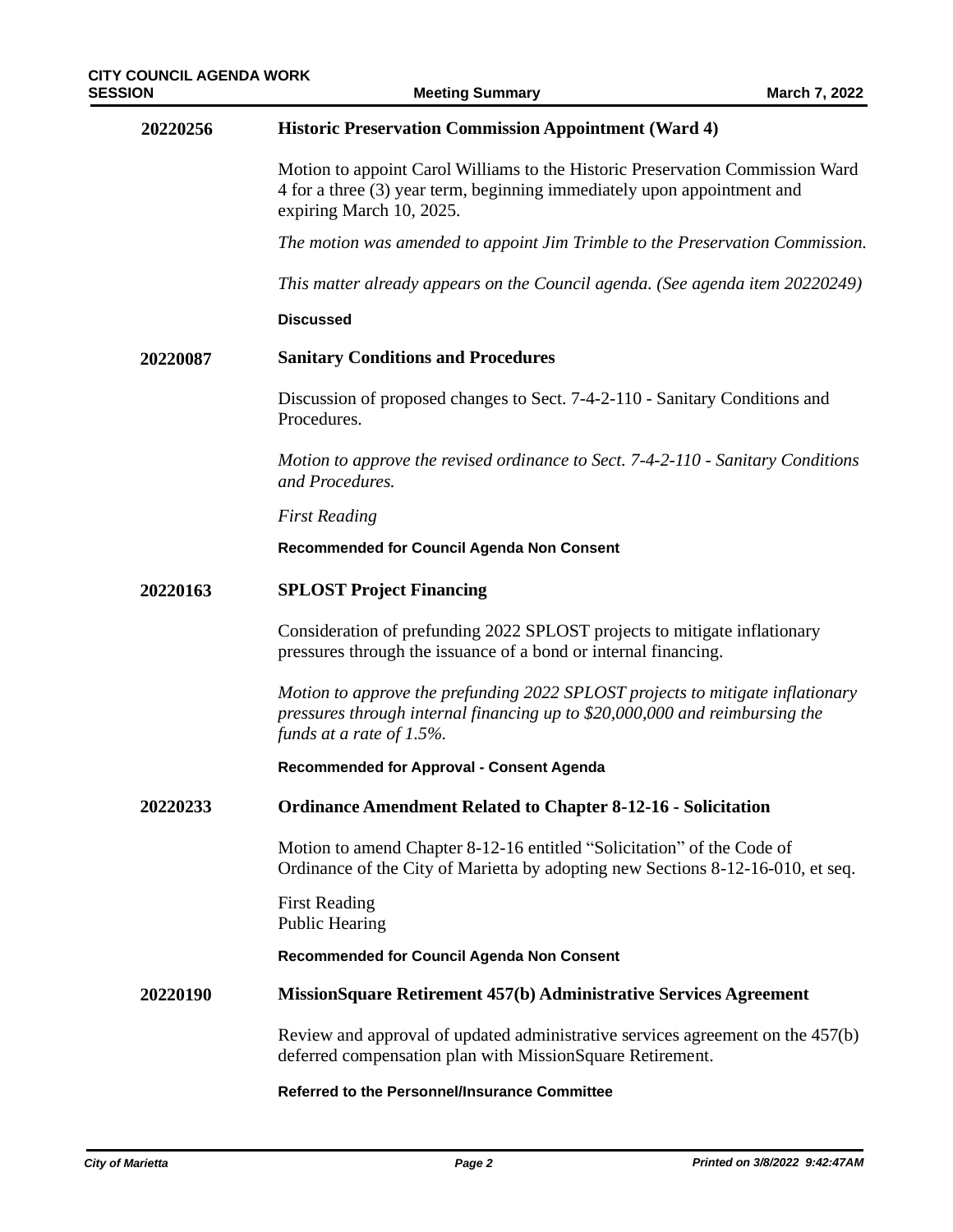| 20220191 | MissionSquare Retirement 401(a) Administrative Services Agreement                                                                                                                                                              |
|----------|--------------------------------------------------------------------------------------------------------------------------------------------------------------------------------------------------------------------------------|
|          | Review and approval of updated administrative services agreement on the $401(a)$<br>Supplemental Pension Plan with MissionSquare Retirement.                                                                                   |
|          | Referred to the Personnel/Insurance Committee                                                                                                                                                                                  |
| 20220265 | <b>HB 844 Resolution</b>                                                                                                                                                                                                       |
|          | Motion to approve a resolution opposing HB 844 which would limit a City's<br>authority to make housing, land use and zoning decisions within a local<br>government's geographical boundaries.                                  |
|          | Recommended for Council Agenda Non Consent                                                                                                                                                                                     |
| 20220266 | <b>Housing Standards Resolution</b>                                                                                                                                                                                            |
|          | Motion to adopt a resolution supporting locally established building design<br>standards for residential dwellings.                                                                                                            |
|          | <b>Recommended for Approval - Consent Agenda</b>                                                                                                                                                                               |
| 20220260 | <b>Draft City Council Agenda</b>                                                                                                                                                                                               |
|          | Review and approval of the Wednesday, March 9, 2022, DRAFT City Council<br>Agenda.                                                                                                                                             |
|          | -under Minutes: Agenda items 20220252 and 20220253 were added to the<br>consent agenda.                                                                                                                                        |
|          | -under Council Appointments: Agenda items 20220246, 20220248 and 20220249<br>were added to the consent agenda.                                                                                                                 |
|          | -under City Attorney Report: Agenda item 20220207 was added to the consent<br>agenda.                                                                                                                                          |
|          | -under Finance/Investment: Agenda item 20220162 was added to the consent<br>agenda.                                                                                                                                            |
|          | -under Personnel/Insurance: Agenda item 20220165 was added to the consent<br>agenda.                                                                                                                                           |
|          | -under Other Business: Agenda item 20220254 was added to the consent agenda.                                                                                                                                                   |
|          | A motion was made by Council member Goldstein, seconded by Council member<br>Richardson, to suspend the rules of order to add an item to the agenda related to<br>a denial of claim. The motion carried unanimously.           |
|          | A motion was made by Council member Morris, seconded by Council member<br>Goldstein to move the item related to a denial of claim to the Council consent<br>agenda. The motion carried unanimously. (See agenda item 20220270) |